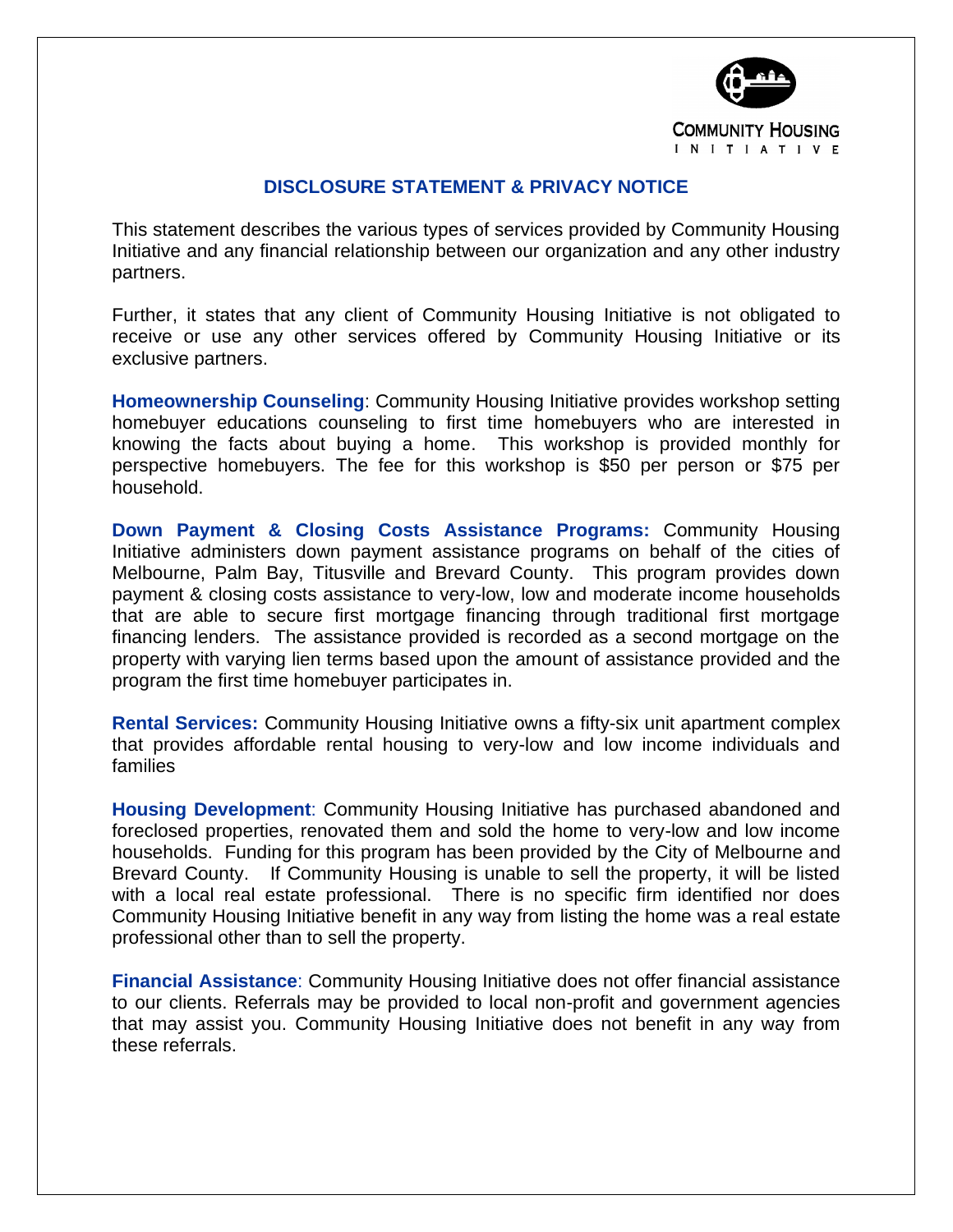

**Anti-Discrimination Policy**: Community Housing Initiative is committed to providing equal opportunities to all clients and does not discriminate against individuals on the basis of race, creed, color, religion, gender, sexual orientation, nationality, marital status, age, or disability in the administration and provision of services to the public. Community Housing Initiative will not tolerate acts deemed to constitute discrimination or harassment based on gender, sexual orientation, race, creed, color, religion, national origin, marital status, age, disability, or any other characteristic protected by law.